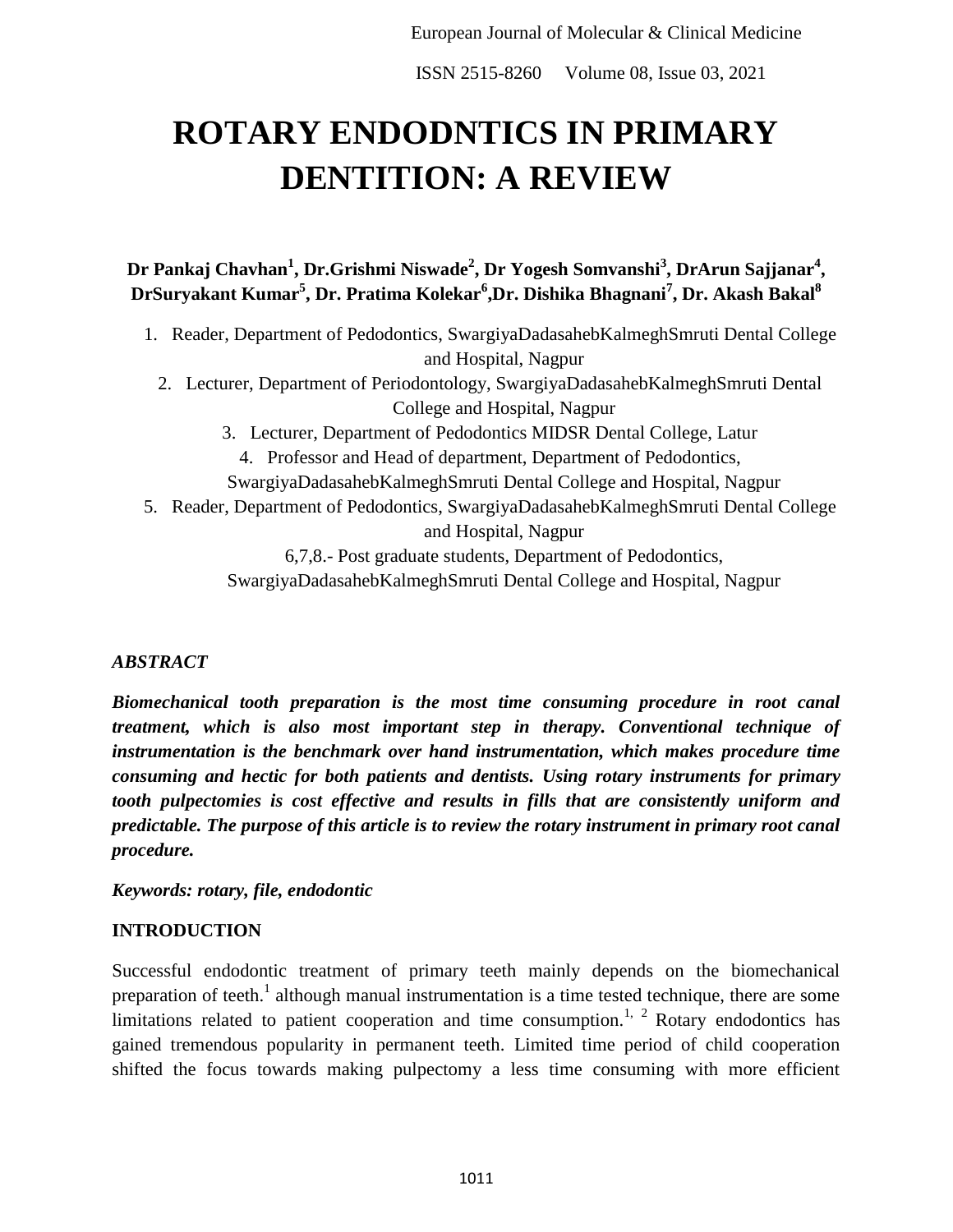ISSN 2515-8260 Volume 08, Issue 03, 2021

procedure.<sup>3</sup> rotary endodontics has some limitations with respect to primary teeth due to peculiar root canal morphology and less thickness of root-dentin.<sup>4,5,6</sup>

Barr et al.<sup>5</sup> was first to demonstrate the use of NiTi rotary files in primary molars advocating the same principles of biomechanical preparation as described for permanent teeth. The flexibility and the instrument design allow the files to closely follow the original root canal path. Studies have consistently shown that root canal preparation in permanent teeth with NT is efficient and effective. The same principles of canal debridement and dentin shaping using NT can be applied to primary teeth. The tortuous and irregular canal walls of primary molars are effectively cleaned with NT since the clockwise motion of the rotary files pulls pulpal tissue and dentin out of the canal as the files are engaged.<sup>5</sup>

Many authors have reported the clinical success of Profile, ProTaper, Mtwo, FlexMaster, Light Speed LSX, Hero 642, K3, and WaveOne rotary files in primary teeth.<sup>7, 8</sup>

This article reviews the different rotary instrument in primary teeth

# **REVIEW**

## **PROFILE 0.04 (DENTSPLY MAILLEFER)**

Pulp therapy in primary tooth starts with access preparation followed by coronal removal of pulp.5, 9 after working length determination size 0.04 NiTi File was chosen and it was inserted into the canal while rotating at a slow speed of 150–300 rpm till the calculated working length. After every instrumentation canals were cleaned with irrigating solution and further shaped with sequentially larger files until the last file. With this file system after preparation of five primary teeth chances of unwinding of file and distortion noticed and need to be discarded. Canals must be kept moist and hence copious irrigation requires. ProFile 0.04 (Dentsply Maillefer) has a triple U-shaped cross-sectional design with flat radial lands (fig 1), a non-cutting tip, and constant taper with a 20° helical angle and constant pitch.

Various authors have instrumented the root canals with rotary Profile 0.04 system up to a 35 size file. Then the files were stepped back with 40, 45, and 50 size rotary files.<sup>2, 10</sup> Whereas some authors used ProFile 0.04 taper 29 series starting from size 2 to 7 in a reduction-gear handpiece. Files were advanced slowly toward the apex, which were withdrawn when working length was reached.<sup>11</sup>

# **PROTAPER**

Incorporated balanced helical angle and pitch prevent this file from screwing effect and maintain the anatomical curvature of canal.<sup>12, 13</sup> this file system has SX file which obtains straight line access in coronal  $1/3^{rd}$  area of root  $.14$  it has S1, S2 and F series files but preparations were limited till S1 only as S2 and F series causes excessive apical dentin removal.<sup>15</sup>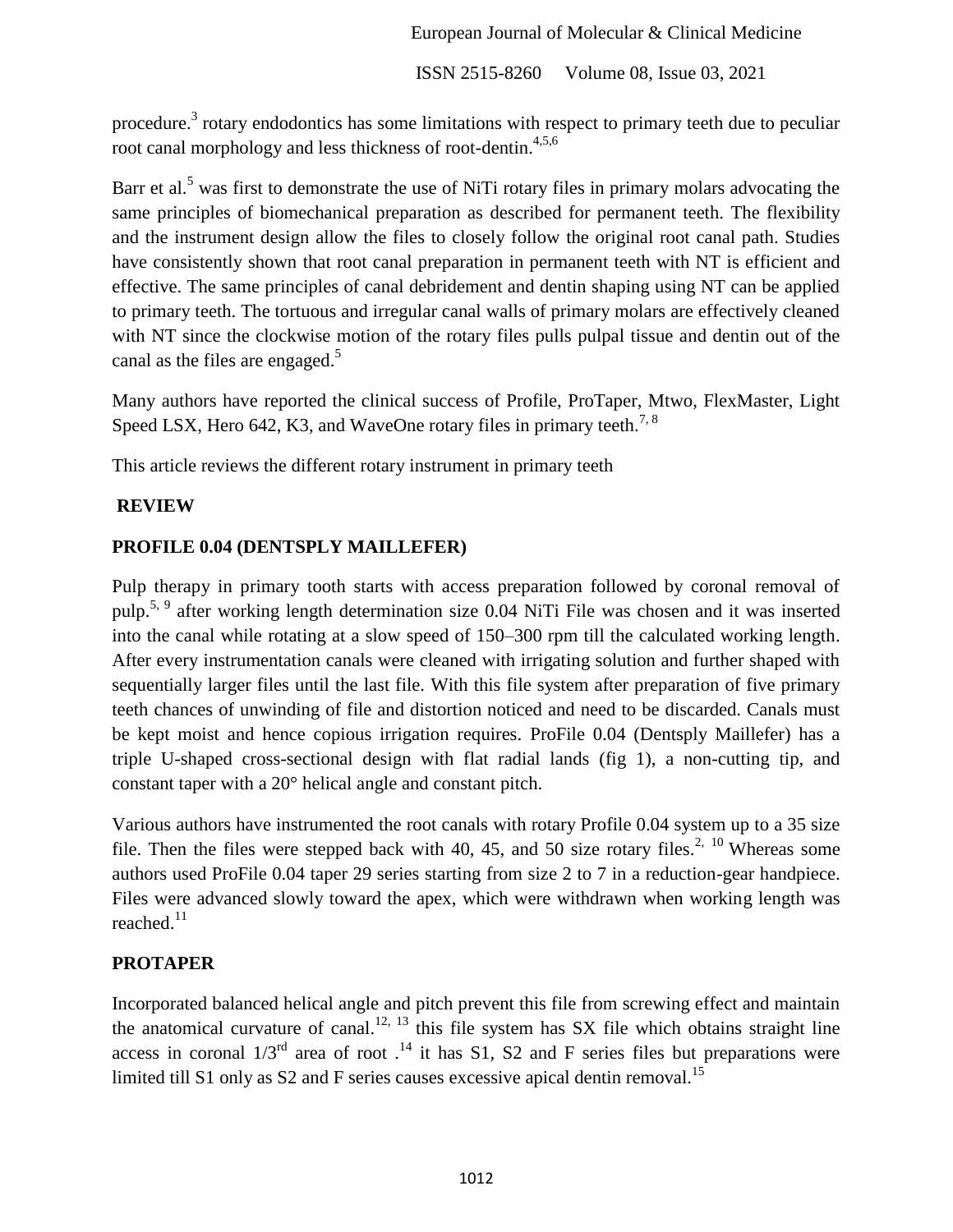ISSN 2515-8260 Volume 08, Issue 03, 2021

#### **FLEX-MASTER**

These NiTi rotary files have same cross sectioning design as protaper rotary system. Shaping of canal was done by gently advancing and then withdrawing the file. Instruments were removed when resistance was felt and changed for the next instrument. Study conducted showed superior radiographic findings in flex master files.<sup>16</sup> canal orifices was enlarged with the orifice shaper "Introfile" of Flex-Master file system until the root canal middle third was reached. Crown down preparation was performed with a 64:1 speed gear reduction handpiece. At first, 25/0.04 rotary file was used until resistance was felt followed by  $25/0.02$  rotary file till working length.<sup>17</sup>

#### **HERO SHAPER**

Triple helix cross section provides these files extra elasticity. HERO stands for high elasticity in rotation. Adapted pitch separates this file system from other. Kummer et al.<sup>18</sup> prepared the root canals with Hero 642 system and a reducing 50:1 handpiece. These file system has 3 instrument: (1) Hero 642 taper 0.04, size 30, 2 mm short of the working length; (2) Hero 642 taper 0.02, size 35, up to the working length; (3) Hero 642 taper 0.02, size 40, up to the working length. Each Hero instrument was introduced into the canal with a gentle push-and-pull motion.

## **MTWO**

It is a new generation of NiTi rotary instruments with an "italic S" cross-section with two cutting blades, noncutting tip, and fixed taper, variable pitch. Azar et al.<sup>19</sup> used four 21-mm Mtwo instruments (10/0.04, 15/0.05, 20/0.06, and 25/0.06) in a crown down technique with a maximum speed of 280 rpm till the working length in primary teeth.

# **K3 (SYBRONENDO, ORANGE, CALIFORNIA)**

It is available with asymmetrical design with a slightly positive rake angle for optimum cutting, three radial lands with peripheral blade relief, fixed taper, a noncutting tip, and variable pitch.<sup>20,21</sup>

Instrumentation started with the 0.06 taper file. The canals were cleansed and shaped with three progressively larger tapered files, using the "crown down" technique; each instrument was changed according to the manufacturer's recommendation. The rotary files were used with an X-Smart motor at 350 rpm and slow torque. Rosa et al.31 also instrumented the root canals with K3 rotary files using crown drown technique in the sequences No. 25/0.8, 30/0.6, 25/0.4, 25/0.2 at a speed of  $250$  rpm.<sup>22</sup>

#### **LIGHT SPEED (SYBRONENDO)**

Cross-sectional geometry of light speed rotary files is triple U shaped with radial lands and short cutting head and long noncutting taperless shaft.

It has a triple U-shaped cross-sectional geometry with radial lands, a short cutting head and a long, noncutting, taperless shaft. The rotary Light Speed LSX instruments were used in the canal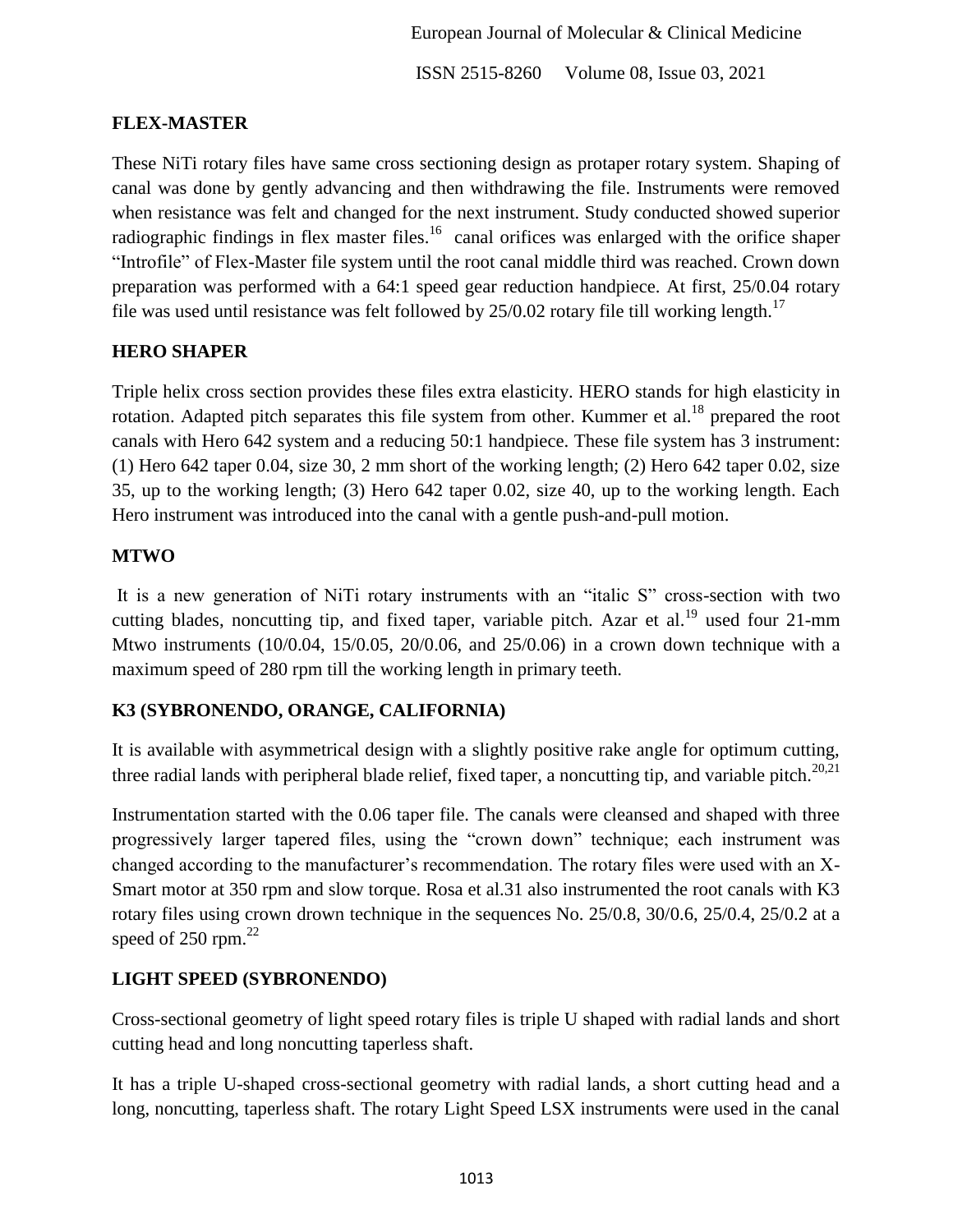ISSN 2515-8260 Volume 08, Issue 03, 2021

preparation to a size 50 for anteriors and to a size 40 for molars by vieyra et al.<sup>23</sup> For Protaper, the root canals were instrumented with SX orifice opener rotary file for widening the orifice and then with S1–F2 till the full working length. Musale et al.<sup>24</sup> used ProFile, ProTaper, Hero Shaper, and K-Files for instrumentation of primary molars as per the manufacturer's recommendations. It was concluded that not only more conical canals were prepared with rotary files but also reduced preparation time with rotary files enhanced patient cooperation.

## **CONCLUSION**

The research within the field of rotary endodontics is an ongoing procedure. With every passing day, more recent structures with higher efficiencies are added. NiTi rotary gadget in pediatric dentistry is like a double-edged sword. The design and flexibility of NiTi rotary instruments not only preserves the original anatomy of curved canals but also reduces procedural errors. It allows faster procedures, thereby enhancing patient cooperation, which is of paramount importance in paediatric dentistry.

## **REFRENCES**

- 1. Kuo CI, Wang YL, et al. Application of Ni-Ti rotary files for pulpectomy in primary molars. J Dent Sci 2006; 1:10–15.
- 2. Silva LA, Leonardo MR, et al. Comparison of rotary and manual instrumentation techniques on cleaning capacity and instrumentation time indeciduous molars. J Dent Child 2004; 71:45–47.
- 3. Chauhan A, Saini S, Dua P, et al. Rotary Endodontics in Pediatric Dentistry: Embracing the New Alternative. Int J Clin Pediatr Dent 2019;12(5):460–463.
- 4. Moghaddam KN, Mehran M, et al. Root canal cleaning efficacy of rotary and hand files instrumentation in primary molars. Iran Endod J 2009;4(2):53–57.
- 5. Barr ES, Kleier DJ, et al. Use of nickel titanium rotary files for root canal preparation in primary teeth. Pediatr Dent 2000; 22:77–78.
- 6. Finn SB. Morphology of primary teeth, 4th ed.; 1973. pp. 59–70.
- 7. Farhin K, Devendra P, et al. Application of Rotary Instrumentation in Paediatric Endodontics – A Review. Int J Prev Clin Dent Res 2014;1(3):48–52.
- 8. George S, Anandaraj S, et al. Rotary endodontics in primary teeth A review. Saudi Dent J 2016;28:12–17. DOI: 10.1016/j.sdentj.2015.08.004.
- 9. Crespo S, Cortes O, et al. Comparison between rotary and manual instrumentation in primary teeth. J Clin Pediatr Dent 2008;32: 295–298. DOI: 10.17796/jcpd.32.4.l57l36355u606576.
- 10. Canoglu C, Tekcicek MU, et al. Comparison of Conventional, Rotary, and Ultrasonic Preparation, Different Final Irrigation Regimens, and 2 Sealers in Primary. Molar Root Canal Therapy 2006;28(6):518–523
- 11. Nagaratna PJ, Shashikiran ND, et al. In vitro comparison of NiTi rotary instruments and stainless steel hand instruments in root canal preparations of primary and permanent molar. J Indian Soc Pedod Prev Dent 2006; 24:186–191. DOI: 10.4103/0970-4388.28075